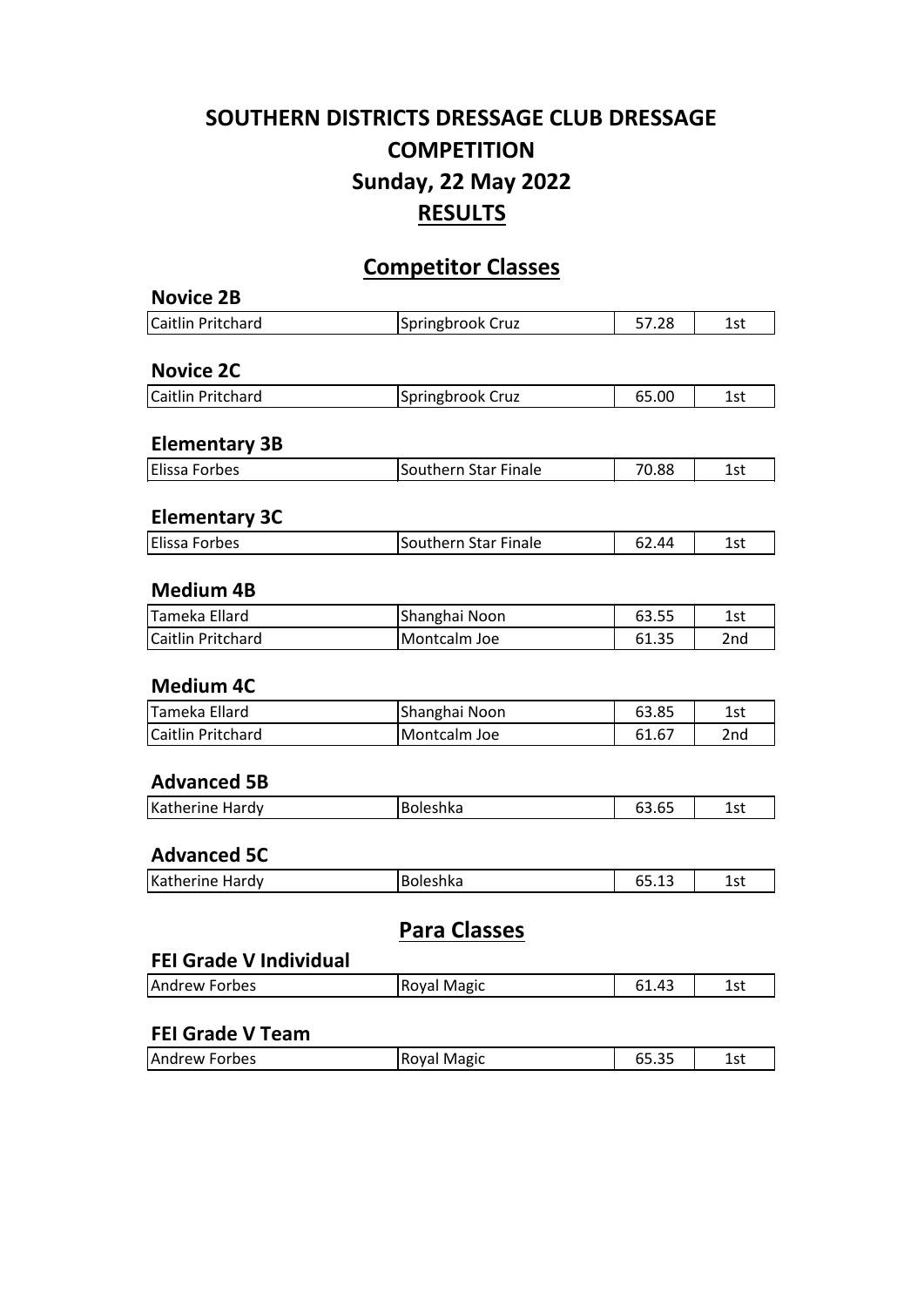# **Restricted Classes**

#### **Preparatory A**

| Sadie Cameron | ' ~             | 69.21      | 1st |
|---------------|-----------------|------------|-----|
| lSarah Smith  | Barrowa Paladin | 70<br>60.7 | 2nd |

#### **Preparatory C**

| <b>Kim Bunney</b>  | lFS Fluer        | 64.00 | 1st |
|--------------------|------------------|-------|-----|
| Sadie Cameron      |                  | 58.75 | 2nd |
| <b>Sarah Smith</b> | IBarrowa Paladin | Rtd   |     |

#### **Preliminary 1B**

| Belinda Shaylor          | <b>Burrowa Geraldine</b>       | 67.14 | 1st             |
|--------------------------|--------------------------------|-------|-----------------|
| <b>Fiona Bignell</b>     | <b>Bullet For My Valentine</b> | 66.61 | 2 <sub>nd</sub> |
| Samantha Cook            | <b>Carson Drive</b>            | 65.36 | 3rd             |
| Angela Shepherd          | <b>Highview Wonderland</b>     | 64.11 | 4th             |
| Sarah McConigley         | All Too Flash                  | 63.04 | 5th             |
| Ella Cameron             | Devereaux Hustler              | 62.86 | 6th             |
| Liz Benwell              | Horses & Horsemen Arrow        | 62.14 | 7th             |
| <b>Edie Hawke</b>        | Little Miss Tilly              | 61.07 | 8th             |
| <b>Elizabeth Frusher</b> | <b>Cunnamore Caress</b>        | 60.89 | 9th             |
| Abbie Cameron            | Phantom                        | 60.54 | 10th            |
| Nicole Holdaway          | Donnafreya                     | 60.00 | 11th            |
| <b>Kim Bunney</b>        | <b>FS Fluer</b>                | E     |                 |
| Bianca Sharman           | Kalgan Park Apollo             | Scr   |                 |

#### **Preliminary 1C**

| <b>Belinda Shaylor</b> | <b>Burrowa Geraldine</b>       | 65.54 | 1st             |
|------------------------|--------------------------------|-------|-----------------|
| <b>Fiona Bignell</b>   | <b>Bullet For My Valentine</b> | 64.64 | 2 <sub>nd</sub> |
| Angela Shepherd        | <b>Highview Wonderland</b>     | 63.21 | $=3rd$          |
| <b>Edie Hawke</b>      | Little Miss Tilly              | 63.21 | $=3rd$          |
| Kim Bunney             | <b>FS Fluer</b>                | 62.68 | 5th             |
| Sarah McConigley       | All Too Flash                  | 61.96 | 6th             |
| Samantha Cook          | <b>Carson Drive</b>            | 61.43 | 7th             |
| Nicole Holdaway        | Donnafreya                     | 61.25 | 8th             |
| Abbie Cameron          | Phantom                        | 58.93 | 9th             |
| Liz Benwell            | Horses & Horsemen Arrow        | 58.57 | 10th            |
| Elizabeth Frusher      | <b>Cunnamore Caress</b>        | 58.04 | 11th            |
| <b>Bianca Sharman</b>  | Baerlochan Brave Heart         | Scr   |                 |
| Bianca Sharman         | Kalgan Park Apollo             | Scr   |                 |

#### **Novice 2B**

| Ella Cameron            | Devereaux Hustler        | 65.59 | 1st             |
|-------------------------|--------------------------|-------|-----------------|
| Camilla Ryan            | Kings Town Hudson        | 64.56 | 2 <sub>nd</sub> |
| <b>Rosie McConigley</b> | Kellerain's Vancher      | 63.82 | 3rd             |
| Belinda Shaylor         | <b>Burrowa Geraldine</b> | 61.32 | 4th             |
| Bianca Sharman          | Baerlochan Brave Heart   | Scr   |                 |